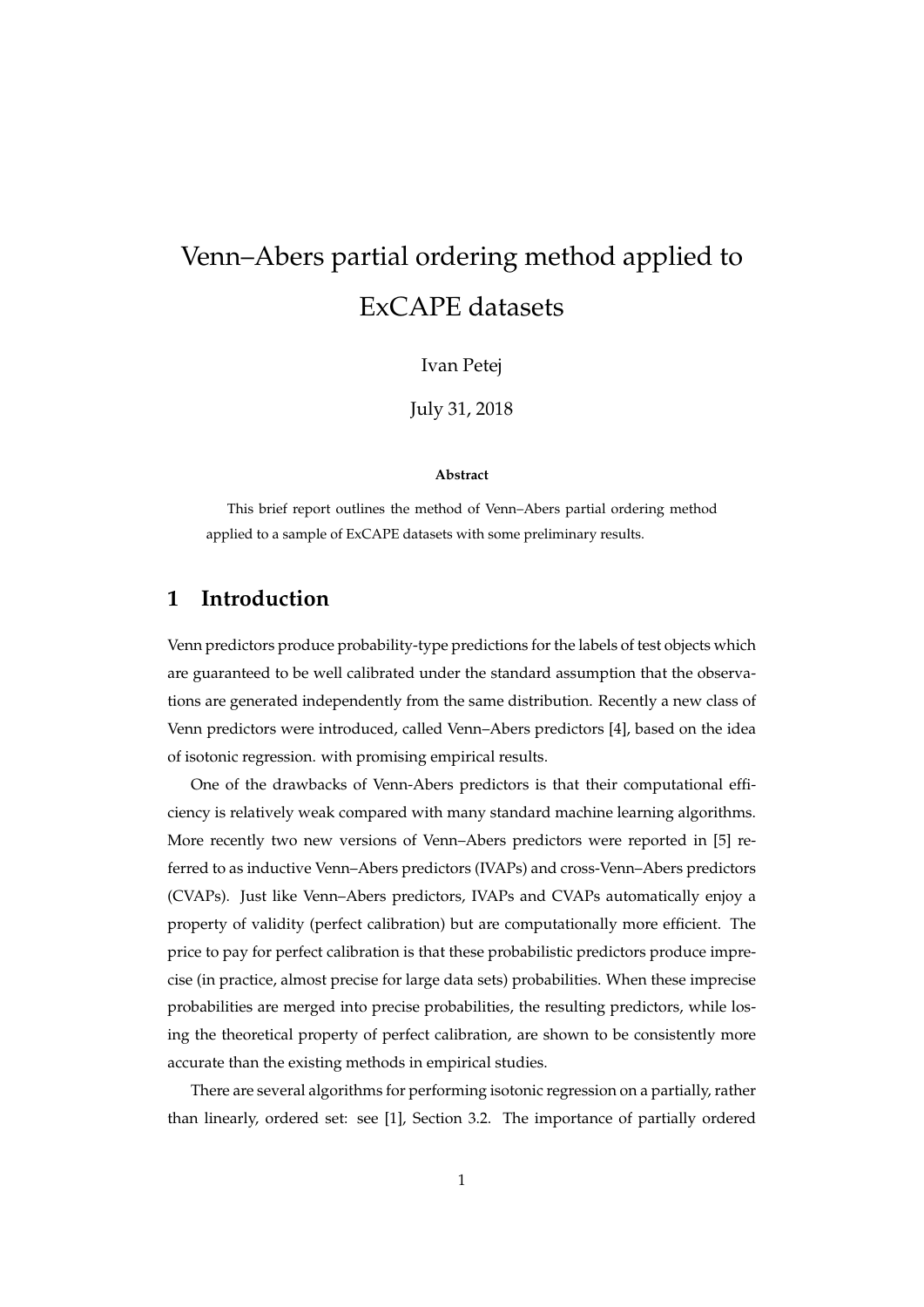scores stems from the fact that they enable us to benefit from a possible "synergy" between two or more prediction algorithms [3]. Preliminary results reported in [3] in a related context suggest that the resulting predictor can outperform predictors based on the individual scalar scores. An interesting short project would be to test whether a similar result holds for partially ordered IVAP and CVAP equivalents.

This report outlines an initial study into the Venn-Abers partial ordering method applied to a sample of ExCAPE project datasets. The following sections briefly illustrate the method and some preliminary experimental results.

#### **2 Venn–Abers partial ordering method**

Consider a standard machine learning problem with two underlying algorithms both generating scores  $s_1^i$ , ....,  $s_n^i$  for n different examples  $(1, ..., n)$  with i representing the index of the algorithm  $(i = 1, 2)$ . In the simplest case we can assume that the scores are calibrated so that they represent probabilities of labels  $y_1, \ldots, y_n$  taking the value of  $y = 1$ , where set of all labels is binary and each  $y \in (0, 1)$ . The set of examples therefore consists of  $(z_1, \ldots, z_n) = (s_1^1, \ldots, s_n^1; s_1^2, \ldots, s_n^2; y_1, \ldots, y_n).$ 

In general the ordering of the scores for the set of all examples of two algorithms will not be the same - if we order the scores of individual examples by using the first underlying algorithm as a reference (we refer to this transformation as  $\pi$  of  $\{1, \ldots, n\}$ such that  $z_1, \ldots, z_n \longrightarrow z_{\pi(1)}, \ldots, z_{\pi(n)}$ ), the resulting scores of the second algorithm will possibly be non-monotonic. This will result in a partial order, with only some of the set of points satisfying  $s_{\pi(k)}^1 < s_{\pi(l)}^1$  and  $s_{\pi(k)}^2 < s_{\pi(l)}^2$  simultaneously, where  $l > k$ . This partial ordering problem can be viewed as a set of simultaneous equations represented as a directed acyclic graph (DAG) with a solution that can be derived using a quadratic optimisation problem as described in [2]. In this report we used the method described in [2] and combined it with the IVAP method in [5] which resulted in Algorithm 1

The method above forms the basis for the experimental work described in the next section.

#### **3 Experimental results**

The data consists of 50 splits from the original ExCAPE dataset with scores for three underlying algorithms: k-nearest neighbours (kNN) represented as 1, decison trees (XGB) represented as 2 and support vector machines (SVM) represented as 3 obtained in the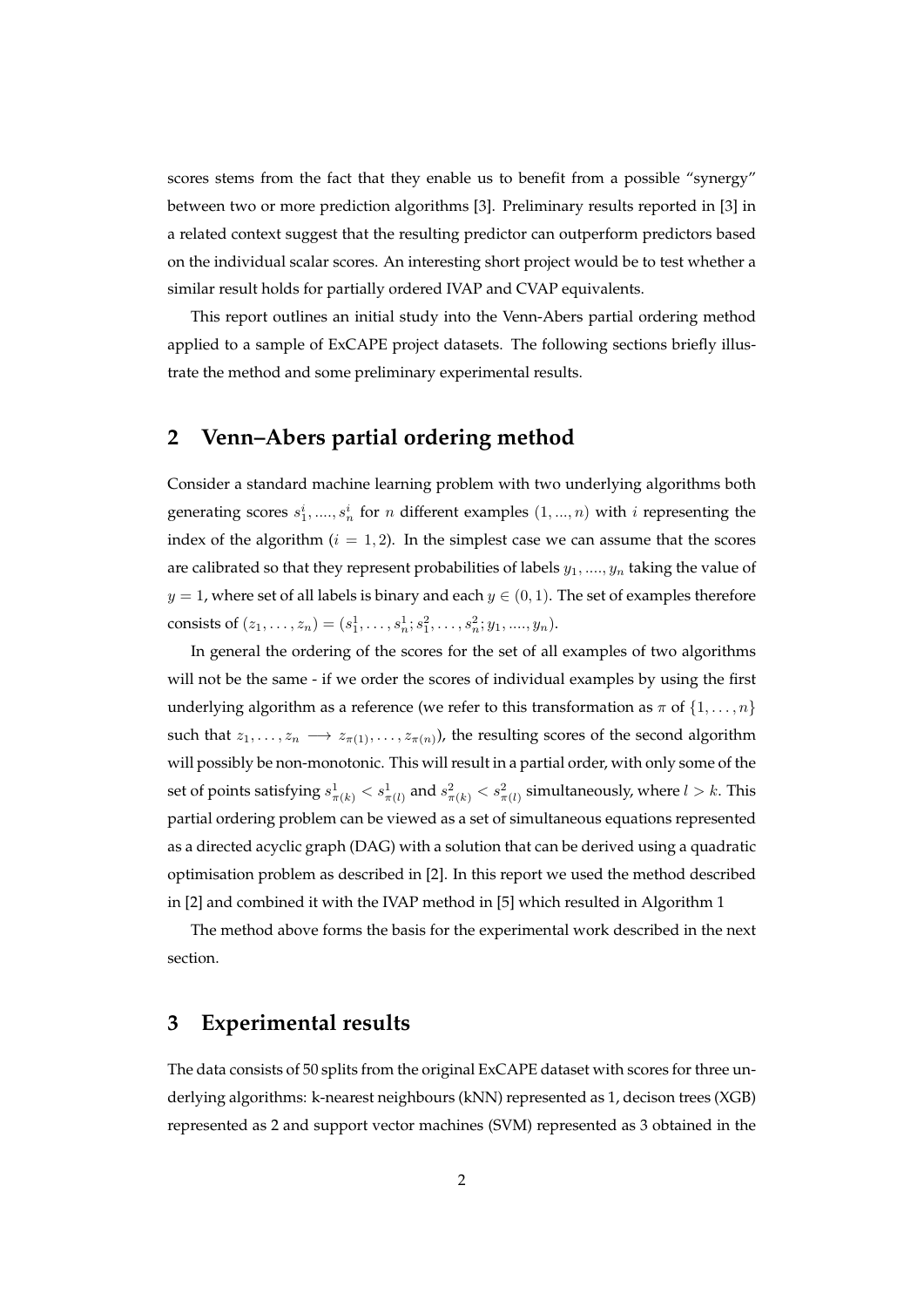**Algorithm 1** Venn–Abers partial ordering algorithm

| <b>Input:</b> calibration sequence $(z_1^c, , z_k^c) = (s_1^{1c}, , s_k^{1c}; s_1^{2c}, , s_k^{2c}; y_1^c, , y_k^c)$ for two                      |
|---------------------------------------------------------------------------------------------------------------------------------------------------|
| underlying algorithms                                                                                                                             |
| <b>Input:</b> test sequence $(z_1^t, , z_n^t) = (s_1^{1t}, , s_n^{1t}; s_1^{2t}, , s_n^{2t})$ for two underlying algo-                            |
| rithms                                                                                                                                            |
| <b>Output:</b> probabilistic output $(p_1, \ldots, p_n)$ for $(y_1^t, \ldots, y_n^t) = 1$ based on Venn-Abers par-                                |
| tial ordering of two underlying algorithms                                                                                                        |
| 1: for $l = 1, , n$ do                                                                                                                            |
| <b>for</b> each $y \in (0,1)$ <b>do</b><br>2:                                                                                                     |
| Set $(z_1^c, \ldots, z_n^c, z_i^t) = (s_1^{1c}, \ldots, s_k^{1c}, s_l^{1t}; s_1^{2c}, \ldots, s_k^{2c}, s_l^{2t}; y_1^c, \ldots, y_k^c, y)$<br>3: |
| Derive $p_i^y$ based on the DAG convex optimisation method<br>4:                                                                                  |
| $p_l = p_l^1/(1-p_l^0+p_l^1)$<br>5:                                                                                                               |

form of the training, calibration and test sets. All the labels were converted so that  $y \in (0, 1)$ . The individual scores were first converted into probability outputs using the IVAP method described in [5]. Due to the fact that the first study was run on a conventional PC a subset of 100 calibrating and testing data points were randomly selected for each run of the experiment. For each pair of algorithms out of a possible 3 pairs (1  $\&$  2, 1 & 3 and 2 & 3) the partial Venn–Abers Algorithm 1 was repeated 5 times. The overall root mean squared error (RMSE) and mean log loss (MLE) as defined in [4] Section 5.6 were compared with the equivalent for each underlying algorithm and the probabilistic prediction based on their average. All calculations were performed in Matlab with the function quadprog used fo solving the quadratic optimisation problem. A summary of the results is shown in Table 1.

We can see that the initial results do not look too promising, with the Venn–Abers partial ordering method realising the highest loss in each run. However part of the problem may be in the fact that the data is highly unbalanced with the occurrence of  $y = 1$  disproportionally less than the alternative. One attempt at correcting this is by assuming an average label  $y^k$  instead of  $y = 1$  in steps 2 to 4 of Algorithm 1, given by the average of 1s in the calibration set. The experiments were repeated and the overall results are shown in Table 2.

The results are significantly better, with the partial Venn–Abers algorithm outperforming the underlying algorithms and their average in 12 out of 15 runs for RMSE and 11 out of 15 for MLE. The results seem to be least pronounced for a combination of kNN and XGB but significant for other combinations. The lowest overall losses across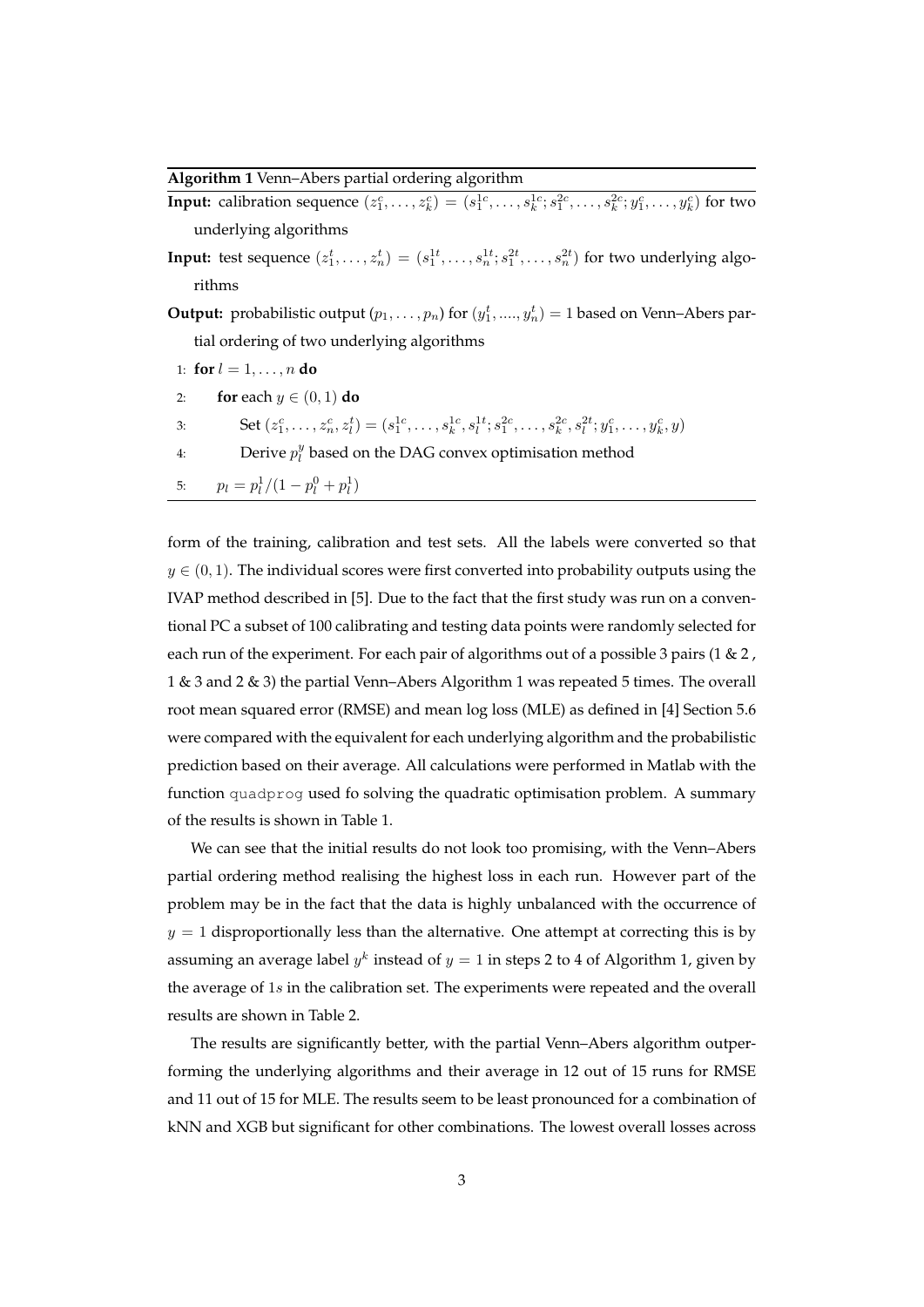Table 1: Root mean square loss (RMSE) and log loss (MLE) results obtained for individual pairs (*first algo*, *second algo*) of three underlying algorithms (k-NN referred to as 1, XGB as 2 and SVC as 3 in the column *Comb*), the algorithm based on an the combined average of a given pair (column *average*) and the Venn–Abers method using partial orders (column *partial*) across different runs. The best results for each pair (algorithm combination, run) are in bold.

|                  | <b>RMSE</b> |       |       |       | <b>MLE</b> |                                                                                                                                          |       |       |
|------------------|-------------|-------|-------|-------|------------|------------------------------------------------------------------------------------------------------------------------------------------|-------|-------|
| Comb             |             |       |       |       |            | $\vert$ first algo $\,$ second algo $\,$ average $\,$ partial $\, \vert$ first algo $\,$ second $\,$ algo $\,$ average $\,$ partial $\,$ |       |       |
| $1_{2}$          | 0.022       | 0.022 | 0.020 | 0.028 | 0.070      | 0.062                                                                                                                                    | 0.062 | 0.107 |
| $1_{-2}$         | 0.014       | 0.011 | 0.011 | 0.021 | 0.044      | 0.037                                                                                                                                    | 0.040 | 0.076 |
| $1_{2}$          | 0.009       | 0.014 | 0.010 | 0.020 | 0.037      | 0.037                                                                                                                                    | 0.036 | 0.065 |
| $1_{-2}$         | 0.033       | 0.029 | 0.030 | 0.033 | 0.111      | 0.087                                                                                                                                    | 0.095 | 0.118 |
| $1_{-2}$         | 0.010       | 0.027 | 0.017 | 0.035 | 0.043      | 0.094                                                                                                                                    | 0.066 | 0.132 |
| $1_{-}3$         | 0.036       | 0.030 | 0.031 | 0.044 | 0.141      | 0.114                                                                                                                                    | 0.124 | 0.169 |
| $1_{.}3$         | 0.034       | 0.034 | 0.033 | 0.039 | 0.117      | 0.113                                                                                                                                    | 0.111 | 0.141 |
| $1_3$            | 0.016       | 0.023 | 0.019 | 0.027 | 0.043      | 0.077                                                                                                                                    | 0.051 | 0.096 |
| $1_3$            | 0.025       | 0.024 | 0.023 | 0.037 | 0.089      | 0.080                                                                                                                                    | 0.082 | 0.148 |
| $1_3$            | 0.024       | 0.024 | 0.023 | 0.027 | 0.080      | 0.081                                                                                                                                    | 0.078 | 0.100 |
| 2 <sub>2</sub>   | 0.013       | 0.018 | 0.015 | 0.021 | 0.038      | 0.050                                                                                                                                    | 0.044 | 0.061 |
| 2 <sub>2</sub>   | 0.034       | 0.032 | 0.032 | 0.033 | 0.124      | 0.108                                                                                                                                    | 0.115 | 0.113 |
| 2 <sub>2</sub>   | 0.024       | 0.035 | 0.028 | 0.040 | 0.073      | 0.114                                                                                                                                    | 0.090 | 0.145 |
| 2 <sub>2</sub>   | 0.019       | 0.015 | 0.016 | 0.019 | 0.065      | 0.056                                                                                                                                    | 0.060 | 0.057 |
| 2 <sub>1</sub> 3 | 0.027       | 0.026 | 0.026 | 0.029 | 0.095      | 0.086                                                                                                                                    | 0.089 | 0.092 |

all runs are achieved by the Venn–Abers partial ordering algorithm.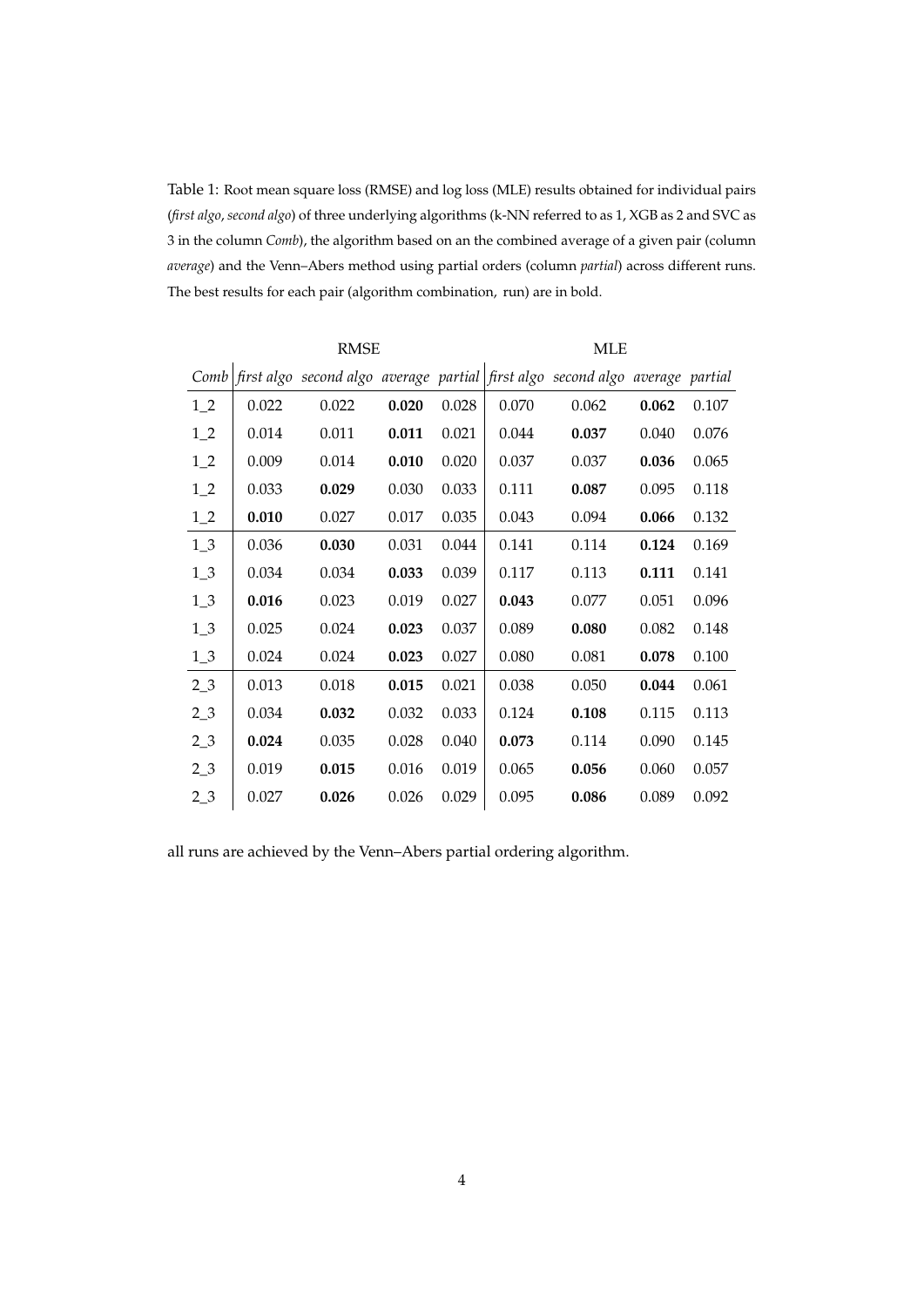Table 2: Root mean square (RMSE) and log loss (MLE) results obtained for individual pairs (*first algo*, *second algo*) of three underlying algorithms (k-NN referred to as 1, XGB as 2 and SVC as 3 in the column *Comb*), the algorithm based on an the combined average of a given pair (column *average*) and the Venn–Abers method using partial orders (column *partial*) across different runs with steps 2 to 4 in Algorithm 1 adjusted to reflect the relative proportion  $y = 1$  in the calibration set. The best results for each pair (algorithm combination, run) are in bold.

|                | <b>RMSE</b> |                                                                               |       |       | <b>MLE</b> |       |       |       |
|----------------|-------------|-------------------------------------------------------------------------------|-------|-------|------------|-------|-------|-------|
| Comb           |             | first algo second algo average partial first algo second algo average partial |       |       |            |       |       |       |
| $1_{-2}$       | 0.014       | 0.011                                                                         | 0.011 | 0.002 | 0.048      | 0.042 | 0.044 | 0.005 |
| $1_{-2}$       | 0.033       | 0.022                                                                         | 0.026 | 0.032 | 0.123      | 0.074 | 0.096 | 0.121 |
| $1_{-2}$       | 0.046       | 0.041                                                                         | 0.043 | 0.043 | 0.206      | 0.174 | 0.179 | 0.213 |
| $1\_2$         | 0.032       | 0.032                                                                         | 0.030 | 0.028 | 0.109      | 0.117 | 0.111 | 0.136 |
| $1_{-2}$       | 0.013       | 0.012                                                                         | 0.011 | 0.001 | 0.045      | 0.044 | 0.044 | 0.002 |
| $1_{-}3$       | 0.018       | 0.023                                                                         | 0.018 | 0.015 | 0.063      | 0.080 | 0.070 | 0.022 |
| $1\_3$         | 0.021       | 0.015                                                                         | 0.016 | 0.003 | 0.070      | 0.051 | 0.059 | 0.005 |
| $1\_3$         | 0.027       | 0.026                                                                         | 0.023 | 0.020 | 0.089      | 0.087 | 0.084 | 0.037 |
| $1\_3$         | 0.023       | 0.027                                                                         | 0.023 | 0.022 | 0.073      | 0.094 | 0.077 | 0.056 |
| $1_{-}3$       | 0.021       | 0.022                                                                         | 0.021 | 0.019 | 0.070      | 0.074 | 0.071 | 0.033 |
| 2 <sub>2</sub> | 0.025       | 0.024                                                                         | 0.024 | 0.020 | 0.087      | 0.075 | 0.08  | 0.044 |
| $2_{-}3$       | 0.027       | 0.029                                                                         | 0.028 | 0.022 | 0.080      | 0.097 | 0.086 | 0.065 |
| $2_{-}3$       | 0.017       | 0.020                                                                         | 0.017 | 0.001 | 0.048      | 0.053 | 0.049 | 0.001 |
| 2 <sub>2</sub> | 0.030       | 0.030                                                                         | 0.029 | 0.028 | 0.111      | 0.113 | 0.112 | 0.108 |
| $2_{-}3$       | 0.029       | 0.027                                                                         | 0.028 | 0.028 | 0.093      | 0.079 | 0.084 | 0.118 |

### **4 Conclusion**

This report described a preliminary study into utilising a modified Venn–Abers method based on partial ordering of two algorithms. Initial results look interesting, however they are based on a small subset of the overall dataset. It may be useful to extend the study further to check the significance of the initial results.